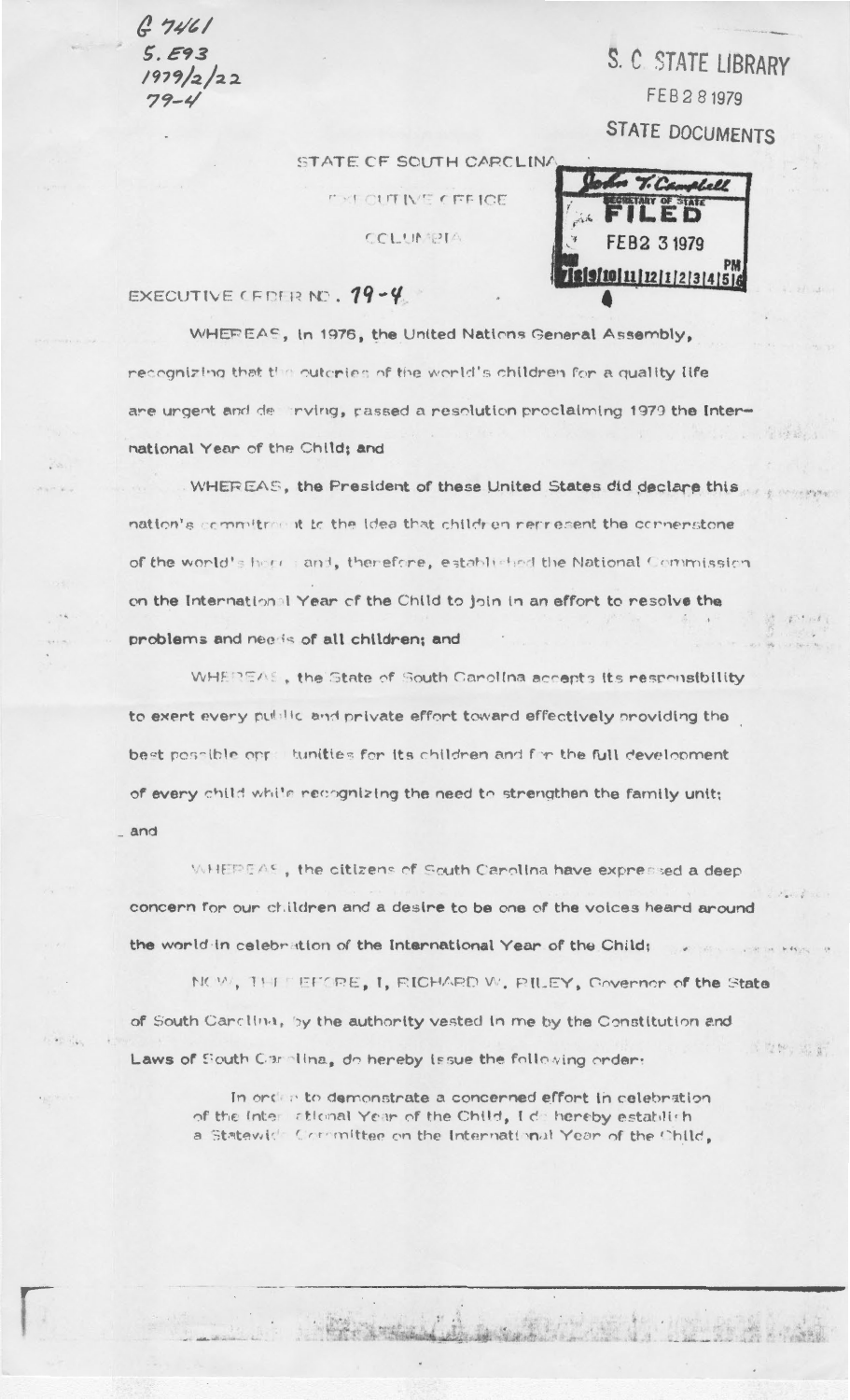which shall be commuted of a balanced combination of: (a) professional people in various disciplines; (b) public officials having near insibility in the general area of children and family cenvices: and (c) offizens who have an interest in celebrating the Internal I not Year of the Child. The membership of the Statewide Committee on the International Year of the Child chall not a need twenty-five (25), excluding any volunteer task forces which may be required.

The primary function of the Statewide Committee on the International Year of the Child is to initiate, implement and encourage statewide activities which are in keeping with the International Year of the Child at the community, regional, and state in els.

FURTHET CRE, I do hereby appoint The Honorable Parker H. Evatt as Chairperson of the Statewide Committee on the International Year of the Child.

FURTHEM FFF, I do hereby arrestst Ann Y. Filley as Henorary Chairpension of the Statewide Committee on the International Year of the Child.

FURTHERMORE, I do hereby establish an Executive Steering Committee to be minimided by the Governor which shall be composed of five (5) members including the Statewide Coordinator for the International Year of the Child. The members of the Executive Steering Committee shall lend assistance to the Chairpenson of the Statewide Committee on the International Year of the Child in the process of establishing directions for the celebration of the International Year of the Child in the State of South Carolina.

THEREEY, in Issuing this order, the Office of the Governor, Office of Executive Poliny and Frograms, shall lend assistance and cooperation to our citizens throughout the State by coordinating this the International Year of the Child for the State of South Carolina. I call upon all applicable

ambertand prompt the state of the state of the in